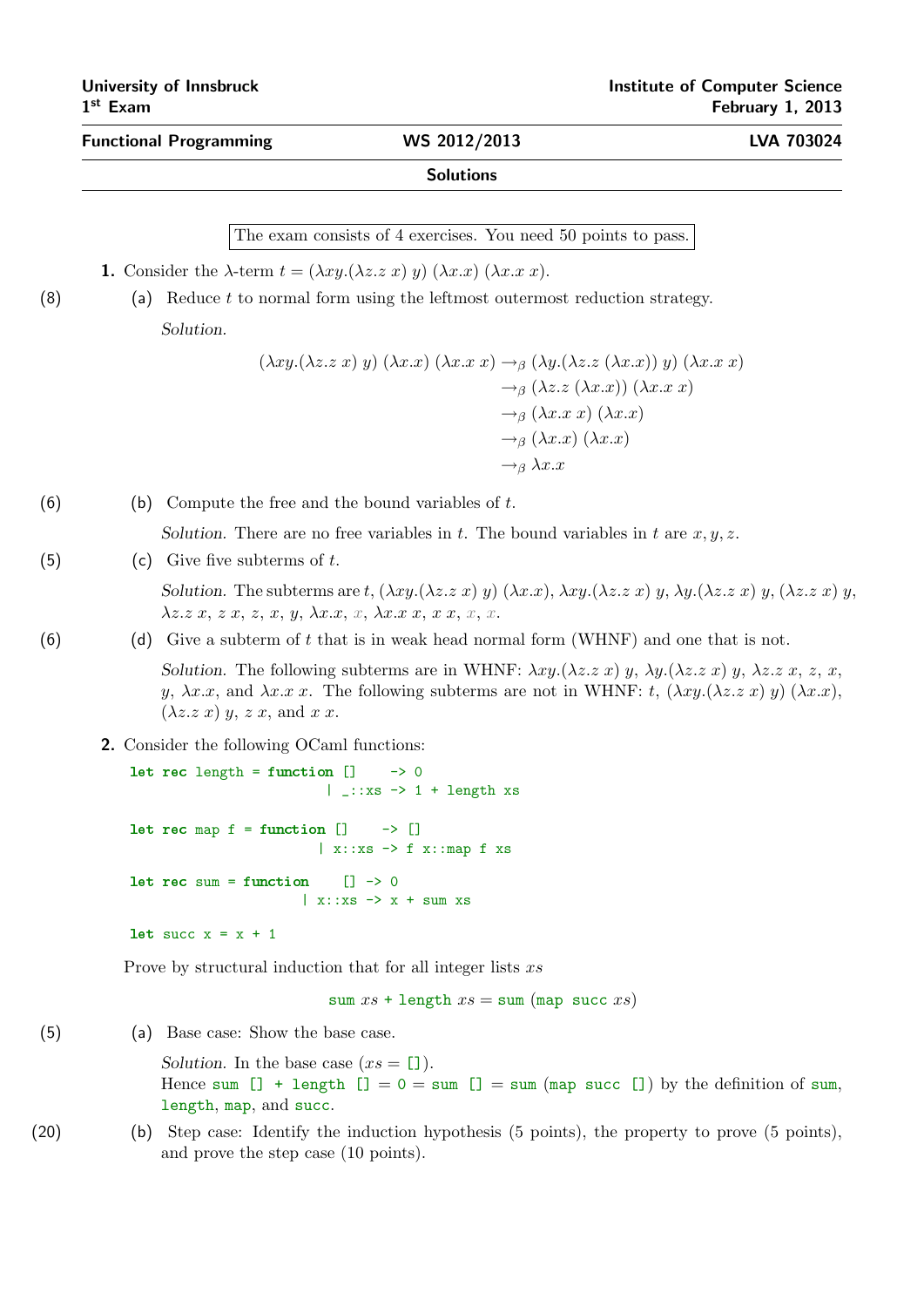# $1<sup>st</sup>$  Exam

Functional Programming WS 2012/2013 LVA 703024

### **Solutions**

Solution. In the step case  $(xs = z :: zs)$ . The induction hypothesis is

sum  $zs + \text{length } zs = \text{sum } (\text{map } \text{succ } zs)$ 

We have to prove the property

sum  $(z::zs)$  + length  $(z::zs)$  = sum (map succ  $(z::zs)$ )

We show the property by transforming the lhs into the rhs.

sum  $(z : zs)$  + length  $(z : zs) = (z + \text{sum } zs) + \text{length } (z : zs)$  (definition of sum)  $=(z + \text{sum } zs) + (1 + \text{length } zs)$  (definition of length)  $=(z + 1) + (sum z + 1)$ (associativity and commutativity of +)  $\stackrel{\text{IH}}{=} (z + 1) + \text{sum (map succ } zs)$  $=$  succ  $z +$  sum (map succ  $zs$ ) (definition of succ)  $=$  sum (succ  $z$  :: map succ  $zs$ ) (definition of sum)

 $=$  sum (map succ  $(z : : zs)$ ) (definition of map)

(10) 3. (a) Implement a function lensum such that for all integer lists  $xs$ :

lensum  $xs =$  sum (map succ  $xs$ )

The function lensum may only traverse once over the list  $xs$ .

Solution.

let lensum = Lst.foldl (fun acc  $x \rightarrow (\text{acc} + \text{succ} x))$  0

(b) Determine for each of the following functions whether they are tail recursive or not:

```
(5) i. let rec filter p = function
                   | [] \rightarrow []
                   | x::xs -> if p x then x::filter p xs else filter p xs
```
Solution. The function is not tail recursive, since if the predicate  $p$  is satisfied  $\cdots$  is the last operation in the recursive call.

```
(5) ii. let rec last = function<br>\begin{array}{ccc} & \text{ii.} & \text{I} & \text{iii.} \\ & | & | & \text{iv.} \end{array}\rightarrow failwith "empty list"
                                               \left| \right| \left[ x \right] \rightarrow x| _::xs -> last xs
```
Solution. The function is tail recursive, since nothing need to be done after the recursive call.

(5) iii. let rec mem  $x =$  function  $[] \rightarrow$  false |  $y:ys \rightarrow y = x$  || mem x ys

> Hint: Note the (special) evaluation of  $||.$  If its left argument evaluates to true then immediately true is returned. Only otherwise its right argument is evaluated and returned.